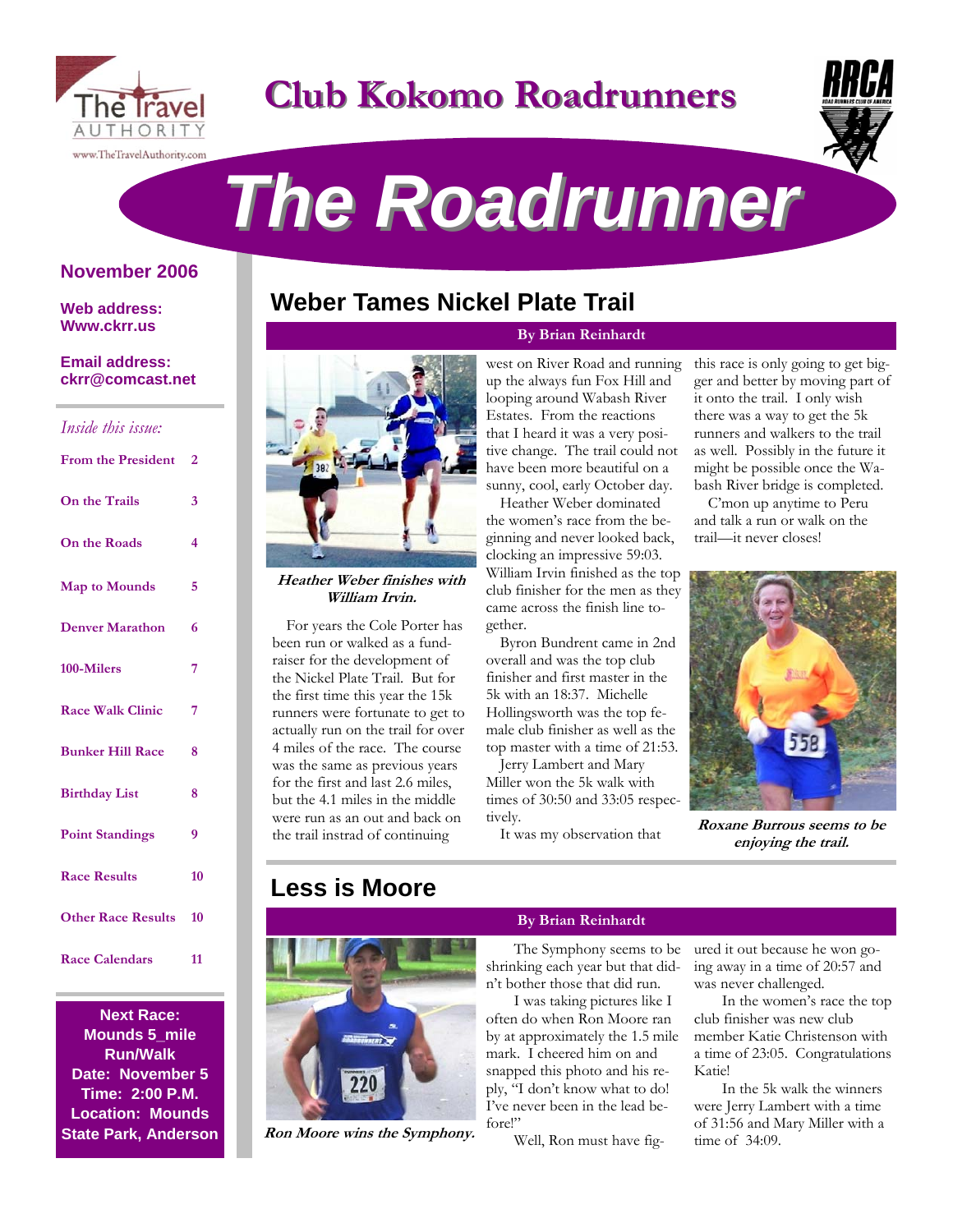## **From the President**



One of the habits often practiced by highly successful people is the habit of regular goal setting. There is a reason for that. Goals compel you to work with discipline and concentration rather than going about your job mindlessly and routinely. Goalsetting is a discipline that helps you *focus*.

This doesn't mean that you can't do your job without goals. You can, and many people do. But the discipline of goal setting forces you to think about what you are doing. It moves you out of the realm of being reactive -- doing what other people want you to do -- to being proactive -- doing what you want to do.

Ours is a world that is more and more full of stuff to do: interesting things, multiple tasks and unlimited opportunities. Over the course of your life, you are going to be presented with thousands of opportunities and literally millions of decisions. If you're going to maintain your sanity and have any kind of life, you need to focus on the most important of that chorus of possibilities crying out for your attention. That's what longterm goals help you to do.

Often times I am asked what keeps me going and most of the time my answer remains the same. I want my life to reflect

### **By Ray Tetrault**

God's life in me, and one way I can do that is to make each life I meet a little better. I believe this has to be true of CKRR as well. It was before I joined CKRR that John Wiles had a committee to determine some worthy goals of our running club. I never saw the list, but have been told that the list has been met with the start of a kids running program. So where to we go from here? Should we sit back and reminisce about the progress CKRR has made or do we continue on with a fresh vision and a positive hope for tomorrow's dreams?

I am asking for those who dream to join with me to discuss dreams for CKRR. As my term is getting ready to expire, (hopefully before I do), it is time to lend visionary sight to our club. In order for us to "get on the same page" we must look ahead to our days together as fellow runners and walkers.

Here's how to go about creating longterm goals for CKRR. First we need to **find areas** to concentrate our efforts on. We will need to define what our strengths and weaknesses are. Secondly, we have the fun part. It's the brainstorm session or better yet, the **daydreaming** section. It is the kind of thinking you do when lying on the ground looking up at the clouds. The sky is the limit here. This isn't the time to decide if something can be done, but the time to decide what great things could be done with a cooperative spirit. Our next step will be to **prioritize** those fantastic dreams. Since we can't do everything, we will need to select the things most important to the widest range of CKRR members. Step four will require us to **specify** those daydreams. It is taking the vague daydreams and putting them into concrete plans. This is a key step in the process because the specific detail of the goal is part of what gives it power. If your goals are vague and abstract, they have less power to shape and direct your behavior. Each of these goals will then need to go through the **refining** process. Because the power of a goal is to direct your behavior, it's very important that you write your goals exactly as you want them to be. You will direct a great deal of your time and effort toward achieving that goal. So, it makes sense to make sure the goal is right. The refining process will force us to ask these questions:

**a. Are they specific?** Does each goal specify, in detail, exactly what you want to accomplish? Can you make it more specific than what it already is?

**b. Are they realistic?** This is where your daydreams meet reality. Your goals should be a stretch and require you to work hard to accomplish them, but they shouldn't be so optimistic that you have no realistic chance of achieving them.

**c. Are they measurable?** Can somebody else tell whether or not you have achieved your goal? Have you stated it in measurable terms? Do we know what the finished goal will look like?

**d. Do they have a specific time frame?** Every goal should have a deadline for completion. That helps put power into it. A goal with no deadline has little motivational power. For each goal, specify the date or steps necessary by which the goal will be attained.

**e. Are they worthwhile?** We can spend a lot of energy working to achieve goals that, upon reflection, were not worth it. We don't want this to happen. Rather, consider, before we commit to it, whether or not this goal is worthwhile. Is it a good thing? Will we be proud of accomplishing it after the fact? If the answer is yes, then buckle up the seatbelts or doubleknot the shoelaces and let's get it done!

We should find our goals to be a major force in helping us focus CKRR and your energies. Speaking of goals and energy- I have a goal to get this to Brian before he prints the newsletter and I am about out of energy! My desire is to open this up to anyone. Let's find our place in Kokomo and continue to make our town and club a great part of everyone's life.

P.S. I have some awards to hand out to T.A. Weber, Kevin Sites, John Sites, Angela Minnefield from this last year. They are on my porch and anxiously looking forward to their permanent home. Please don't let these "foster" awards be taken for adoption.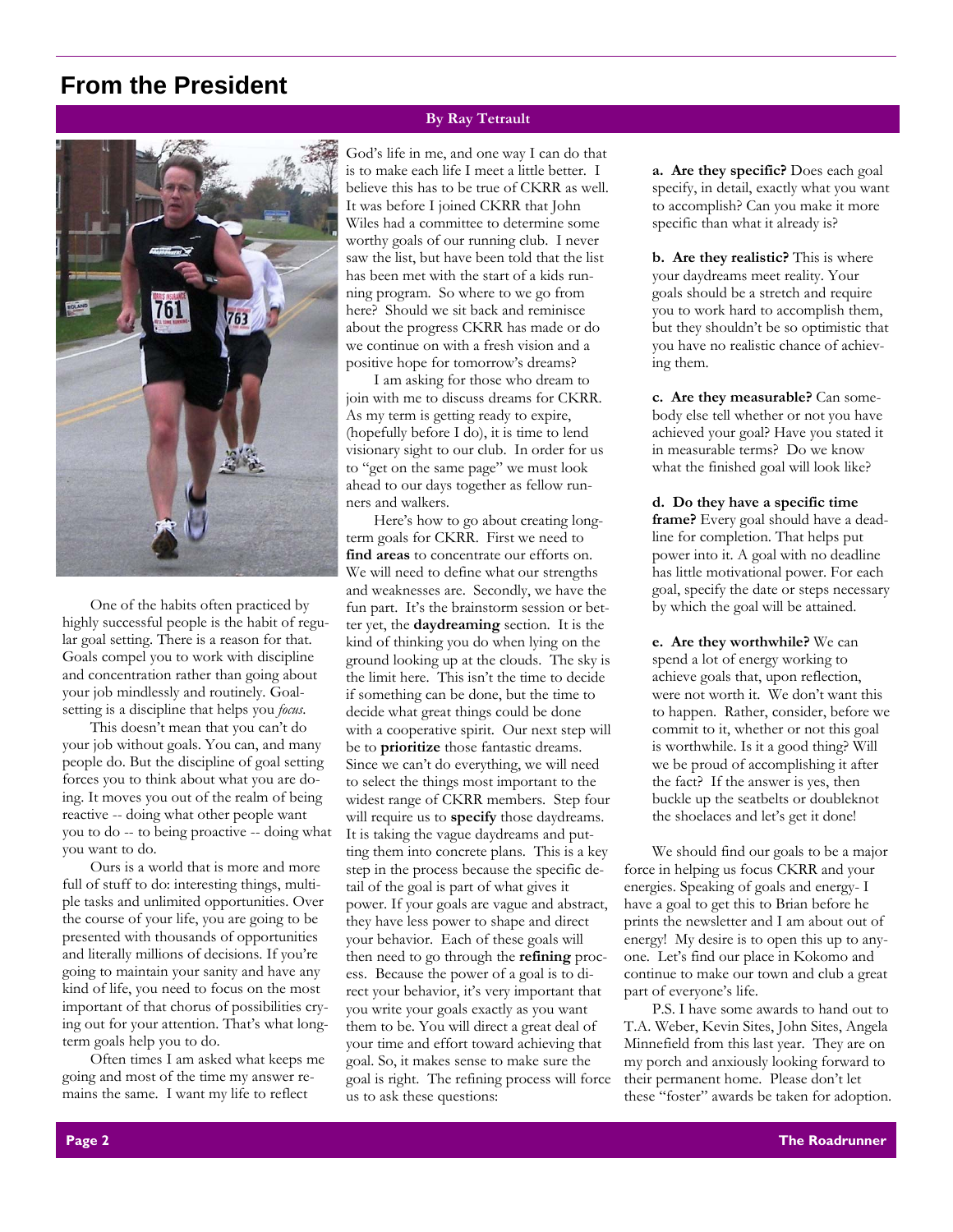# **On the Trails**



As I type this report I am looking forward to hitting the trails at Mounds State Park on November 5. If you have participated in past Mounds Runs, you have an idea of exactly what's

missing here in Howard County, where we can get all dressed up, but have no place to run! For those of you who miss Delco Park but enjoy our limited opportunities to run on the beautiful Oakbrook X-C course, I can tell you the dream of river trails and greenways for Howard County lives on. If you carefully search the City Of Kokomo website www.cityofkokomo.org (Go to Engineering and Traffic), you will find a summary of Purdue's 2006 Trails Initiative, with maps and drawings of a more user friendly "Continental Park" and a proposed river trail system on the West side of Kokomo. I am happy to say that the Wildcat Creek Foundation is making progress on protecting land that may one day be used for local public trails we currently only dream about.

#### **2006 Annual Charity Run Sunday, December 3**

Ready to hit the local trails! Partici-

**Meeting Minutes** 

October 2, 2006 6:00 P.M.

Members present: Ray Tetrault, William Irvin, Mark Shorter, Brian Reinhardt, Robin Tetrault, Milt Brown, Pat Robertson, Sylvia Burgin, Mary Miller, Jerry Lambert

#### REPORTS

Financial Report given my Ray Tetrault

OLD BUSINESS None

NEW BUSINESS Symphony No pre-registration

No EMT's No race set-up

### **By Charlie Skoog**

pants in the Charity Run will have the opportunity to run or walk on Howard County's only traffic free, public trail loop, which is of course the one mile paved trail in Jackson Morrow Park. The Charity Run race course also utilizes the Webster St. bike lane, which unfortunately comprises 1/2 of the designated bike lanes in Howard County, the other being the 1/2 mile bike lane in Highland Park. Sadly, this situation, is a significant quality of life issue for all of us, and a major reason why 2000 Census data showed that there were 15,705 incoming commuters to Howard County. This incredible statistic means that in a county with a population of 85,000, almost 1 in 5 of the workers live elsewhere. As you participate in this year's event, dream with me of a more user friendly and livable community, and then consider getting actively involved in supporting progressive leadership, wherever it can be found.

 The Charity Run course puts a spotlight on our limited recreational trails but the event itself is a shining example of what is good in our community, and that is the generosity and compassion of it's residents. The Charity Run is Club Kokomo's version of We Care. The money we will raise is going to make a big difference in young people's lives. If you have questions about the Magic Closet or Nesting Doves I will be glad to share with you the needs being met as well as the opportunities provided for a better tomorrow.

How can you help? Each participant is

asked to give a donation in place of the normal registration fee. Many ask friends and coworkers to sponsor their run or walk. An even better way is to ask friends to participate and sponsor themselves.

Following the run/walk, Club Kokomo will provide a lunch of Sloppy Joe's. If you would like to bring a dessert or side dish, that will add to the festivities. If you are not up to running or walking, volunteers will be needed for the course, finish line, and food service. For more information call 457- 2607 or runckrr@aol.com.

#### **Nickel Plate Work Day**

All those who attended the Oct. 14 trail clearing work session got to see how the trail is being built. A lot of hard work by some dedicated and passionate people! At the end of the day, 33 workers cleared a mile long section of trail, widening the footprint from single track trail to a 20 foot envelope. CK volunteers included Will and Allison Irvin, Sylvia Burgin, Lynn and Kierra Howell, John Wiles, Steve Wand and son Aaron, Ernie Strawn, and Stan Shuey. One day soon you will all walk, ride, or run this trail and be able to remember this special day. Negotiations are under way and I am hoping to announce soon that the trail will continue into Kokomo. When that happens we have already demonstrated there will not be a shortage of local volunteers actively working to complete the trail. See ya on the trails!

 Ray got volunteers and set up last minute Year to year problems 0 is it repairable?

Mark Shorter will talk to race director to determine if Symphony is serious about correcting these issues

> We will vote next meeting based on findings to either keep it as a points race or drop it from our schedule.

Jerry motioned to adjourn. Milt seconded. Meeting adjourned at 6:40 P.M.

Next meeting scheduled for November 6, 2006, 6:00 P.M. at the Tetrault's.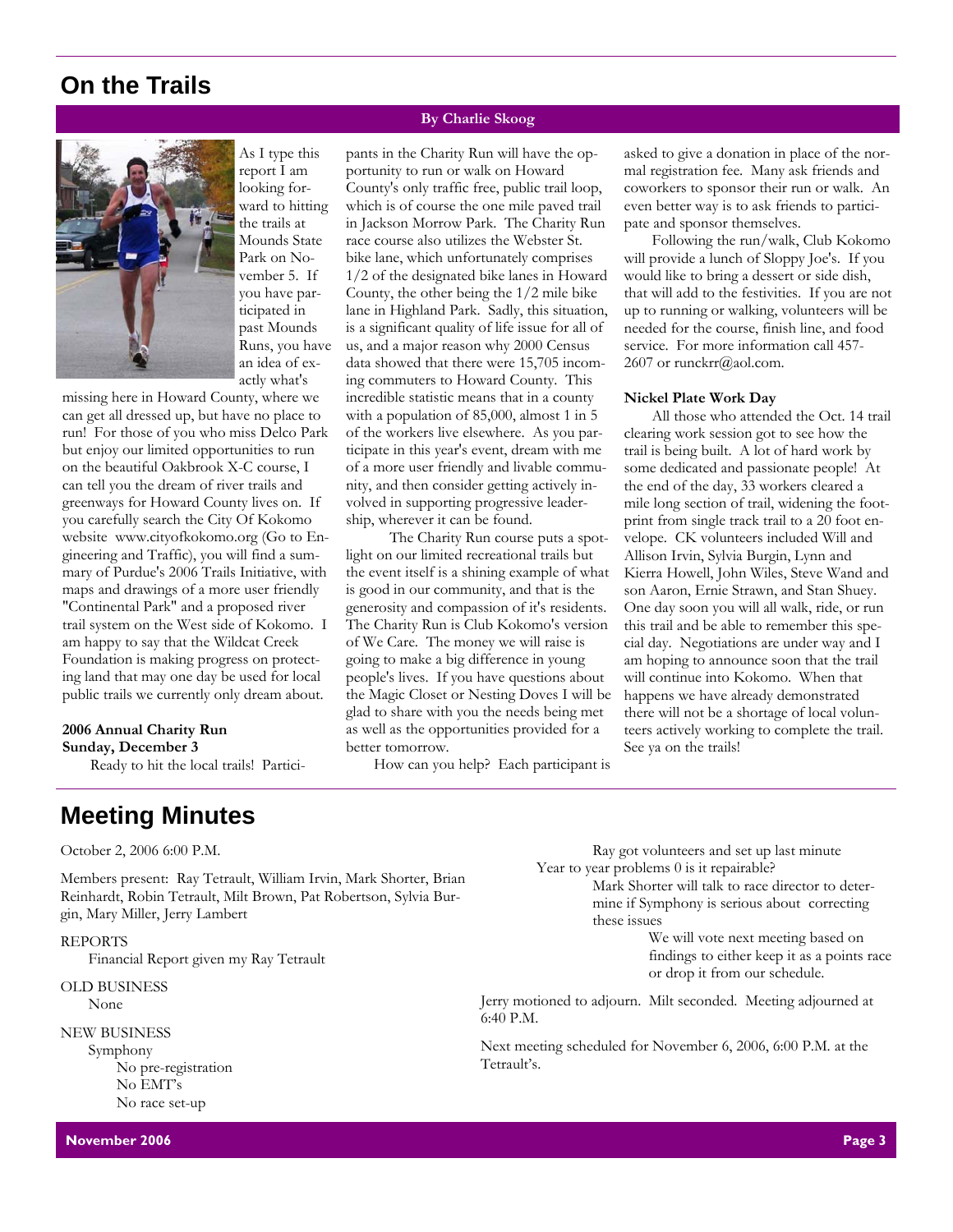## **On the Roads**



**Johnny 'O again seeking Goodfellows** 

If you don't want to read about volunteering to plant bulbs and help young mothers pick out clothing for their children, win-

ning one of Annie 'O's pies, or donating money at CK's 21st annual Charity Run, move onto another article. Johnny 'O is working on major projects in November and December and he needs helping hands and dollar bills. Annie 'O is baking pies in November, and she needs people to win them or husband Johnny 'O will become too fat to even walk.

### **BULB PLANTING**

The Kokomo Downtown Association, Country Raisin's, the City of Kokomo, and volunteers from a variety of organizations will be planting 11,000 tulip and daffodil bulbs downtown on Nov. 4 (Saturday). Volunteers will meet at Sycamore Market Place, 115 E. Sycamore St., at 8 a.m. for coffee, juice, and pastries. They will receive instructions and then start work. We will finish by noon.

Johnny 'O is executive director of the Downtown Association. Volunteers will be placed in teams. Some volunteers will use power drills to make holes, while other volunteers will drop bulbs in the holes and cover them with dirt. Our work area is bounded by Superior, Union, Washington and Jefferson streets.

Some Club Kokomo members helped Johnny 'O plant flowers last spring. Their work beautified and enhanced downtown Kokomo. Their work also received excellent pre- and post news coverage by print and electronic media.

Planting bulbs is an excellent community project and a good way to get Club Kokomo's name before the public. It also is a way to repay the City of Kokomo for the many things it does for our club.

If you can help, contact Johnny '0 at home (765) 452-6706; work, 765-454-7926; or email at jwiles9890@aol.com

### **By Johnny 'O**

#### **GOODFELLOWS**

Last year, 13 Club Kokomo members joined Johnny 'O in helping Goodfellows bring smiles to the faces of needy children. It is something Goodfellows has been doing for 96 years.

Goodfellows is the oldest Christmas gift program in Howard County. It was started by Kokomo Tribune employees in 1911. The program now is a not-for-profit organization that is directed by a volunteer board of directors. There are no paid staff positions. Jean Lushin, Center Township Trustee, has been the Goodfellows unpaid volunteer director for 26 years. Johnny 'O is proud to say he has been associated with Goodfellows for 36 years and is president of its board of directors. He also is proud that fellow CK member Dave White joined him on the board in 2005.

Last year, Goodfellows provided clothing to 1,800 children in 791 Howard County households at a cost of \$108,555.53. Goodfellows is the only organization that can say that all the money it receives from We Care (\$100,000) is used at Christmas to buy clothing for the needy. Goodfellows also receives individual and corporate donations. Money not spent on the Christmas program is used for scholarships and other youth programs. Goodfellows donated \$5,000 to Club Kokomo's Coyote Kids this year.

Howard County families will apply for Goodfellows assistance on Nov. 1 and 2, and Nov. 27-Dec. 1. To receive assistance, families must meet Goodfellows eligibility requirements, which include gross income of the entire household not to exceed 150 percent of the Federal Poverty Guideline. Applicants are interviewed by volunteers when they sign-up for assistance and their applications are investigated to insure that only the truly needy receive help. Of the 889 applications filed last year, 99 were denied for a variety of reasons.

Approved families receive vouchers for clothing. This year, parents, mostly single females, will redeem the vouchers at Meijers from 6 p.m. to 9:30 p.m. Dec. 10-14. Recipients are assigned a specific day to shop with the number of shoppers each session based on the total number approved for assistance. Last year, about 158 families shopped each night.

During a shopping session, the applicant picks out clothes from the children's section in Meijers. Store personnel do an excellent job in keeping the shelves stocked



**Steve Wand helps to plant flowers for the Kokomo Downtown Association.**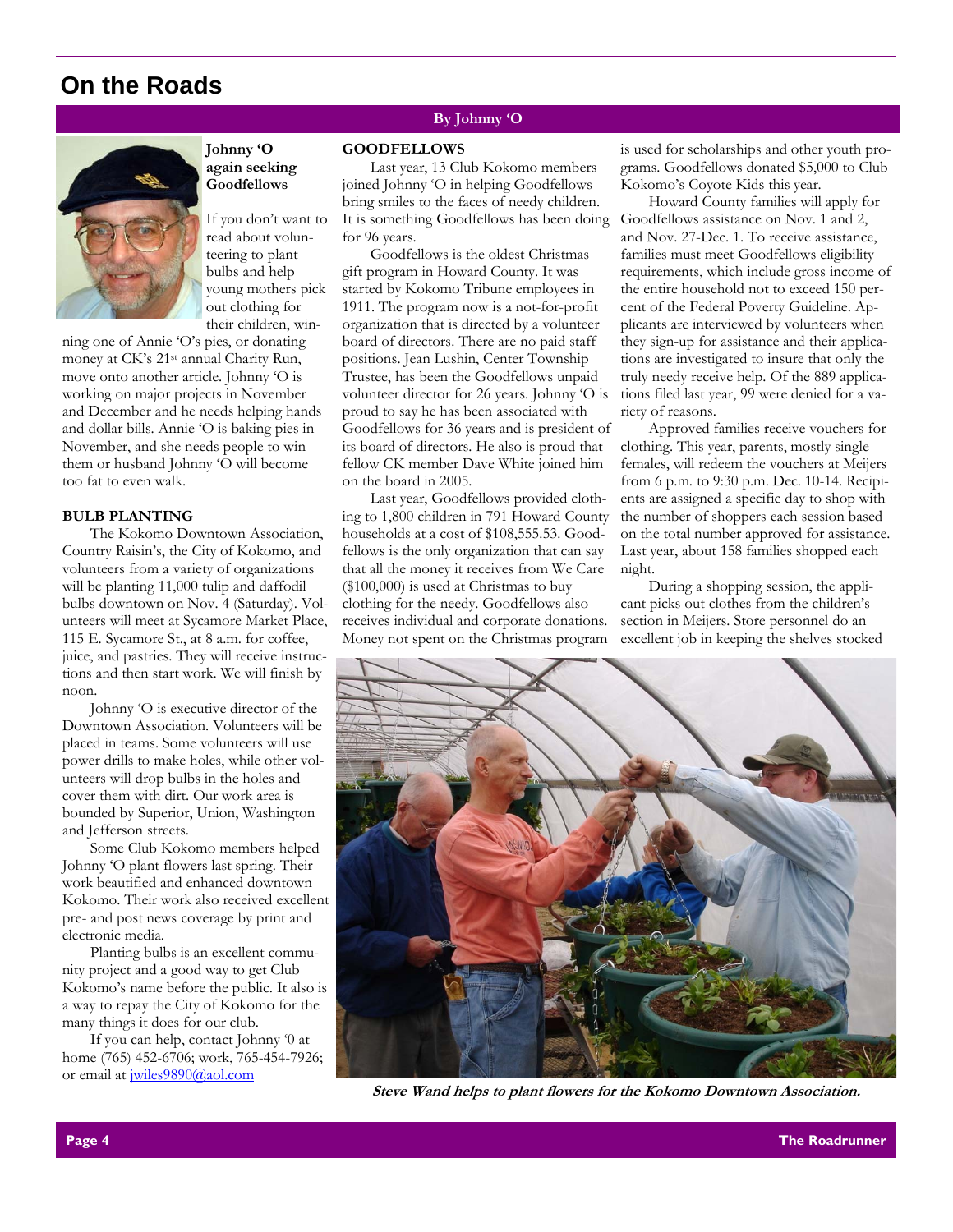# **On the Roads (continued)**

and assisting the applicants.

The typical Goodfellows recipient is a single, teen mother. She is not used to spending an average per household of \$136.10 on children's clothes. This is where volunteers are needed. They use handheld scanners to total dollar amounts before the applicant goes through the cash register lines. More times than not, the applicant is surprised that she still has money to spend.



**Charlie Skoog and Ken Huston work together to plant flowets.** 

For Johnny 'O, helping young mothers buy clothing for their children is the best present he receives at Christmas. Having Club Kokomo friends helping him last year in this worthy effort made that present even better.

Last year, Club Kokomo, Kokomo Firefighters, the Kokomo Tribune, and the Marine Corps League each took a shopping night. Johnny 'O would like Club Kokomo to again take a night this year – possibly Dec. 12. Volunteers start at 6 and normally finish by 9. Meijers provides snacks and soft drinks, so a volunteer does not miss dinner.

If you can help, contact Johnny '0 at home (765) 452-6706; work, 765-454-7926; or email at jwiles9890@aol.com

### **THANKSGIVING**

The Annie 'O Pie 5K Fun Run/Walk will be Nov. 23 (Thanksgiving) in Highland Park.

The Thanksgiving Fun Run/Walk was

started 11 years ago when, following a very tough Wednesday night training run in mid-November, Club Kokomo Hall of Fame member Bill Bennett suggested the group meet Thanksgiving morning for a non-race, fun run/walk with friends. Johnny 'O put a note in the newspaper, and Thanksgiving morning more than 50 people showed up to run and walk.

Bill has since moved to Georgia, but Johnny 'O and Club Treasurer Mark Shorter have continued the tradition of the 5K Fun Run/Walk in the park on Thanksgiving morning. For most of those years, Annie 'O has baked pies that are given away in drawings prior to the run/walk. Last year, at Charlie Skoog's suggestion, the annual event was given the moniker, Annie 'O's Pie 5K Fun Run/Walk.

This year Mark and Johnny 'O will be at the open-air shelter near the park's flagpole on Nov. 23. The run/walk will start at 8 a.m. There is no entry fee, but come before 8 a.m. and sign up for Annie 'O's free pie drawings. You also can buy a 50-50 ticket for \$1 from Mark. Proceeds from the 50-50 drawing benefit CK's youth scholarship program. The pie drawings are free

and benefit the winners' taste buds.

All drawings will be about 7:50 a.m., because tradition dictates that the lucky winners must lead the start of the fun run/walk. **CHARITY RUN** 

Club Kokomo's 21st annual Charity Run/Walk is a month away, which gives members plenty of time to solicit contributions. There is no "official" entry fee for the Dec. 3 run/walk at UAW Local 292, but participants are asked to make a donation. Some people seek contributions from friends, relatives, and fellow employees; others donate what they would normally pay to enter a race.

The Charity 5K Run/Walk is a "fun" event, and non-club members are welcome. If you want to race, you can; if you want to jog with friends, you can do that too, because every club member receives 20 points.

In the past the money raised at the Charity Run/Walk has been given to Nesting Doves, a home for unwed mothers; Kokomo High School's Magic Closet and Central Middle School's Care Closet. The closets provide clothes, shoes, and personal care items to all students in Howard County.

# **Map to the Mounds 5-Miler**

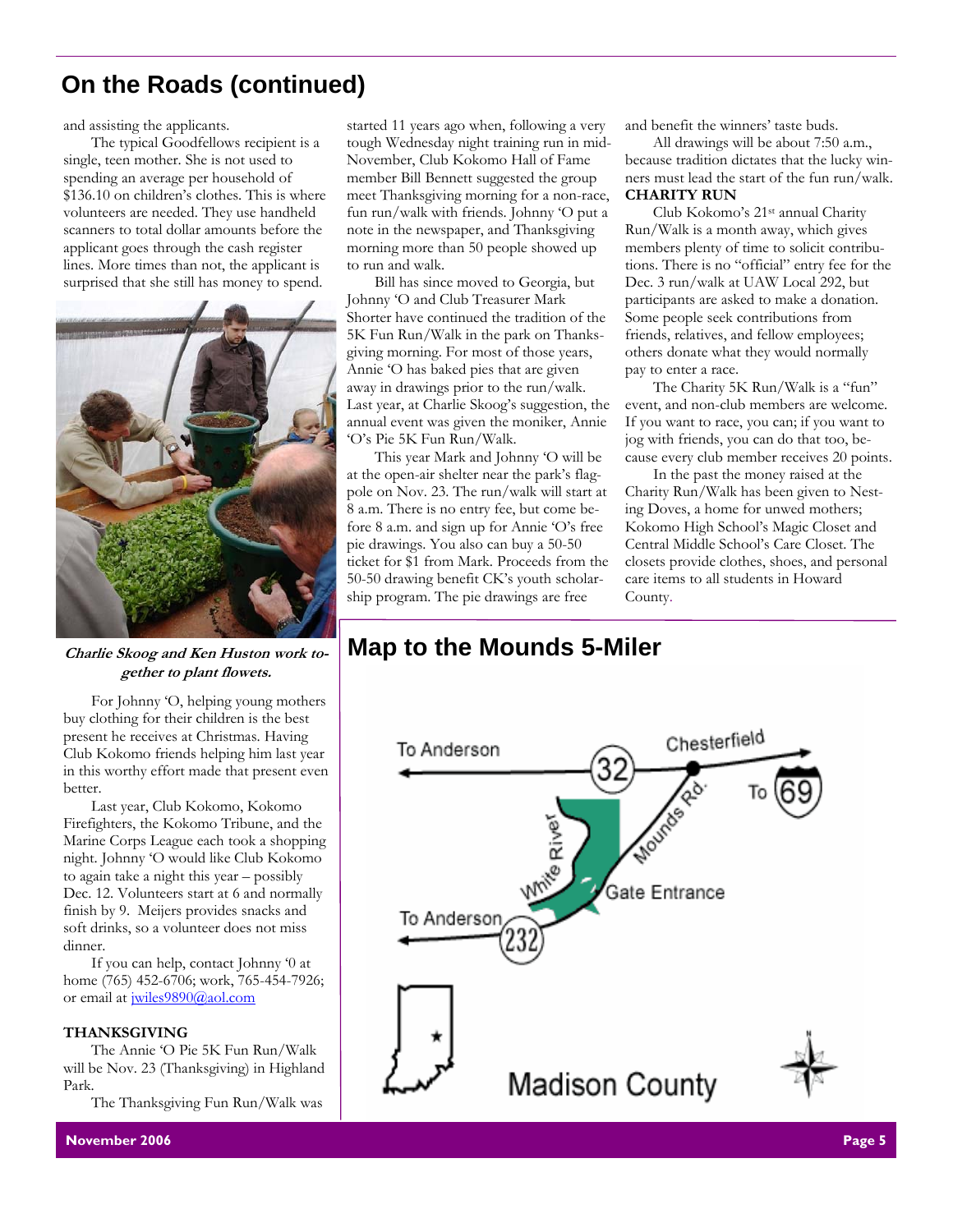## **Denver Marathon**

### **By Earl Strong**

I have learned to respect female athletes long ago. I must now give them full honor for their intellect as well. My case in point is the Great Denver Experiment. Some of you

may have heard that several club members ran the Denver Marathon. That's true but it was all a part of an experiment. Kelly and Shannon knew that Dan Lutes had once talked me into running back to back marathons on consecutive days. But I learned quickly to not do that again. After all that's a lot of stress on the body.

Knowing that I would not give in to that type of foolishness again Kelly got busy. She used the fact that she had a friend that lives near Denver as a cover to lay

the foundation for the Great Denver Experiment. The goal of the experiment was to put the body through a series of stress factors and see if the body can still respond. The first factor was high altitude, which I didn't think too much about having ran in Wyoming. That's where Shannon threw in the driving out to Denver on Thursday at about 7:00 P.M., its only 16 hours. That's factor number two, part A. The part B is that we would be driving through the night and not all of the drivers have a lot of experience.

We start off about 10:45 P.M. on Thursday and just 20 hours later we are in Denver! Being the senior member of the group I felt compelled to take the night shift either driving or keeping the driver company (Kelly and Shannon knew I would.) After unloading and a short visit with Shane and Lee Ann it was time for Friday evening dinner.

Saturday morning arrives and I'm woke at the local time of 3:00 A.M., no way I'm staying up. Later that morning Kelly, Shannon and I go for a 4 mile run. We stayed about 20 miles outside of Denver where is was hilly and at a higher altitude. We all felt the lack of air and were glad it was over.

We went downtown for the package

pickup and lunch. The expo was nice and a chance to buy a items and listen to the latest pitches on performance stuff. Imagine pills that help you breathe better and they

> were free! Hey, I'm easy and could not resist. I know you shouldn't try new things on race day but it's the Great Denver Experiment after all. After lunch at Tokyo Joe's we headed to the place where a number of the club member naturally would go, Golden Colorado. The club members that are drinkers with a running problem know that's where Coors' tours are given. I think they heard that we are now at 300 million people in the US and responded by cranking up the output. Its Sunday and all systems

are go. We squeeze into the support vehicle and head off to the race. We find a good parking space and head for the start by way of the host hotel. I take on the GU and breathe easier pills - let the experiment begin!

This was the first ever Denver Marathon so there were a few bugs. The line was long at the port-a-johns because both the half-marathon and marathon started together. We got in the line with about 3 minutes before the gun went off. Kelly and Shannon got in line with the 4:15 marathon pacers and I jumped the fence with at the 3:50 marathon pacer. The gun goes off and I am amazed at how easy the first few miles are going. The course was advertised as flat and it did indeed seem flat. Well at least until mile four. That's where Kelly passed me, after all she started behind me. Kelly's goal was 3:45, mine 3:50 and Shannon's was 4:15. I was ahead of my pace through mile 17 when the pacer passed me. That's where I failed the experiment.

The altitude did not keep Shannon from getting a personal best marathon time by more than 2 minutes. Kelly was not far from her goal time. The physical stress was fine but mentally I lost it when I started thinking about having the drive back with a

person that has a passion to be a NASCAR driver. Lee Ann, Maurice and Dave provide great support during the race!

We had a light lunch, got cleaned up, packed up, and headed out 5:15 local time. It was just getting dark as we got off the narrow and curvy two lane highway back to I-70. I discovered the only thing worse than driving through Kansas in the daytime. It's driving through Kansas at night, there is no light. We arrived in Kokomo at 3:10 P.M. I was totally exhausted but I'm ready to plan the next marathon.

The first eight finishers were all from Colorado, the ninth place finisher was the overall female winner from Tokyo. I was with the leaders with a time of 2:09 on the clock where I was between mile number 15 and mile 16, they were on mile 23. The last three miles were downhill so the leaders finished much better than I did.

There you have it - a great race, a great trip, a great experiment and most of all a Great God for His proctection over the many miles and the (physical) health to pull it off! Several of the road crew were of course happy to return with all body parts.

1. Clint Wells 2:28:36 1w. Taeko Terauchi 2:51:35 224. Kelly Wright 3:46:37 420. Earl Strong 4:04:57 460. Shannon Reinagle 4:09:21 1187 Finishers

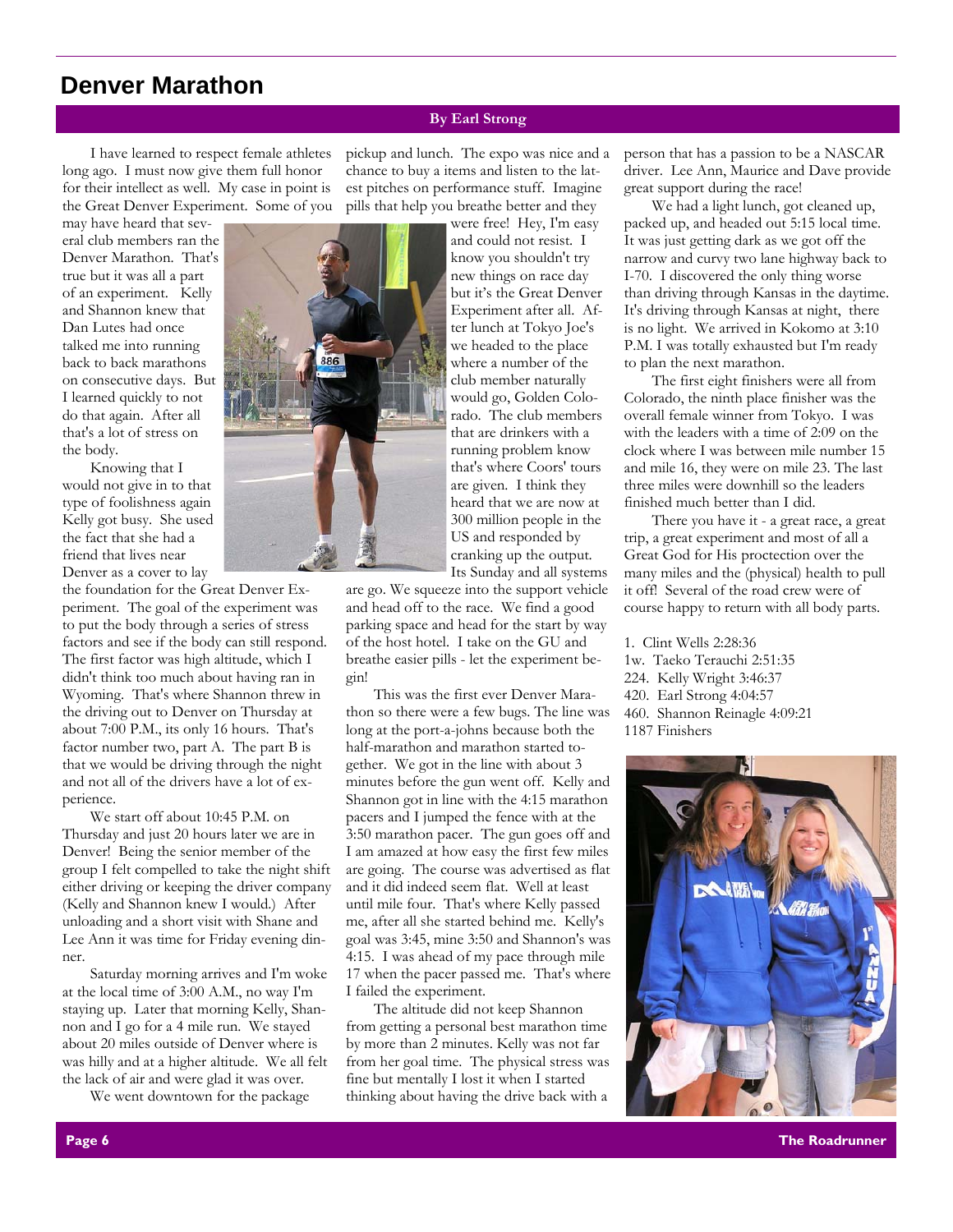# **Hughes Completes Goal of Completing Ten 100-Miler's in One Year**



The Arkansas Traveller and Heartland 100 mile runs have a lot in common. Held on Oct 7th and 14th respectively, both are mostly on very rocky roads which require sure footing and good thick soles with pro-

### **By David Hughes**

tection plates. "Pity the poor fool" with street shoes which I've used unwittingly on a number of occasions. A number of socalled trail shoes lack the sole plates which help prevent sharp rocks from bruising one's feet. During many races the foot pain has reached the excruciating level with the resultant foot bruising and subsequent swelling which has kept me in slippers for a good part of the following week. Fortunately for both of these runs I used a New Balance trail shoe which prevented a lot of pain and damage.

But the setting of both races is quite different. The Traveller is set amongst the Ozark Mountains just west of Little Rock with the accompanying big oaks and pines with a beautiful view from the top of Smith Mountain, whereas the Heartland is set on ranch roads in the Flint Hills of Kansas. This area is part of the remnants of the great grassland which stretched from Ohio to the Rockies and from the south to our northern neighbors. The buffalo used to thrive here in the millions. But now the area is used for the more cowboy-friendly

**By Steve Inman** 

gentle cow and the tastier corn and wheat. You've simple got to see this area near sunset. One can see forever, yet the near views contain the beauty of gentle rolling hills with tree lined stream beds and the occasional herd of cattle or goats. The crying of coyotes at night is creepy, but they haven't eaten any of the runners as far as I know.

Again, with a lot of God's help through Jesus I finished the Traveller in 29:39:27 just ahead of two other official finishers and the Heartland in 26:42:01. Among the verses I thought about was "But He Himself would often slip away to the wilderness and pray." (Luke 5:16, NAS) I also sing to myself a line from Sheryl Crow: "Every day is a winding road; I get a little bit closer. Every day is a faded sign; I get a little bit closer… to feeling fine" and another artist's "We can bring it home with one head light."

These 9th and 10th finishes complete a goal I've had since reading about Gary Wright's finishing ten 100 milers in 1992. One has to be patient in this sport, and when you're really slow, really patient.

# **Racewalking Clinic**



Dave McGovern, a member of the US National Racewalk Team, will conduct a weekend racewalking clinic in Indianapolis in February, 2007. The clinic is held Friday evening, Saturday and Sunday, and is presently scheduled for February 9- 11, 2007.

Dave McGovern has competed internationally for 24 years, winning 13 U.S. National Championships. His 20K PR racewalking pace is 6:48 per mile, ranking him

as the fastest American ever to NOT make an Olympic Team, according to his website: http://members.aol.com/rayzwocker/ worldclass/homepage.htm. Dave has been leading walking clinics since 1991, all across the U.S. and internationally, helping thousands of walkers of ALL abilities to walk faster with fewer injuries.

 (Author's note: As a very amateurish racewalker, if you can even call my pace "RACEwalking", I'm very interested in finding out how to approach this much faster pace and maintain legal form. Clearly, a 6:48 per mile pace MUST look significantly different than how I am racing, as it's almost twice as fast! For those who have not experienced this (myself included), it would seem that it has to look an awful lot like running, based on the speed. But if the leading knee is straight upon heel contact, remaining straight until the leg is vertical, and if one foot remains on the ground at all times, then it must be legal form, by definition. I just know that I find it difficult to maintain this form as I try to speed up. Bending my leading knee is my biggest problem, so I'm very

The clinic includes individual video-taped technique analysis, group technique and training instruction, use of heart rate monitors and handout material. Walkers of all abilitiy levels are encouraged to attend. The cost of the clinic is \$145 if you register before January 1. For more information, or to register, contact david harriman@sbcglobal.net (317) 679-1403. More information is available at http://members.aol.com/ ht\_a/rayzwocker/ worldclass/clinics.htm and at http://www.irwc.org/IRC\_Info-Events.htm.

Steve Inman, Amateur race-shuffler

curious to learn how to avoid this.)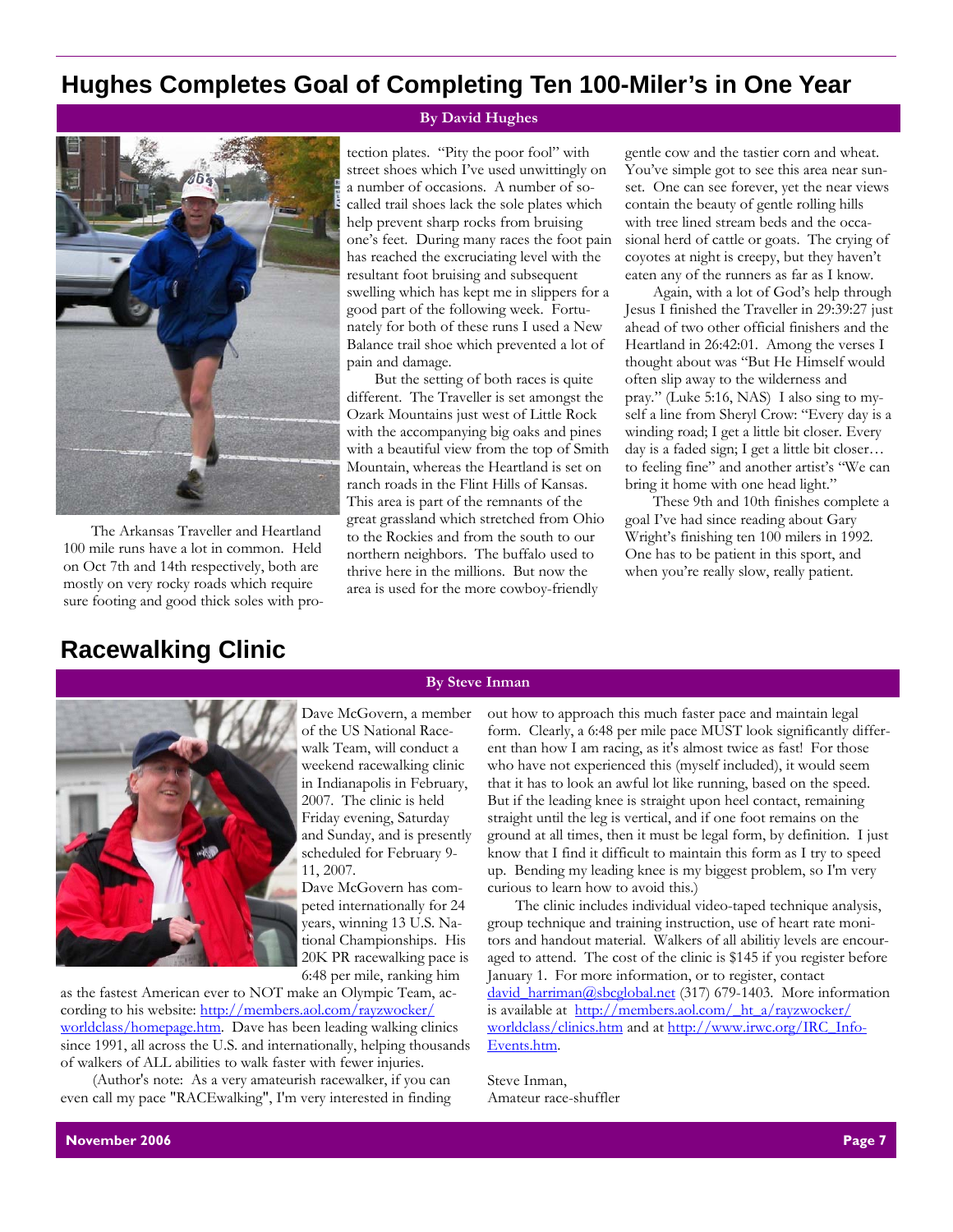### **Hochgesang Tops Club Finishers at Bunker Hill**

### **By Brian Reinhardt**



**Al was too fast to get a picture at the Bunker Hill event so I had to use one from the Oakbrook race last year.** 

I was running along at about mile three, struggling from what seemed like a case of the flu, when zipping by came Al. He showed no mercy (but was polite and friendly of course) as he left me in his dust, pulling away like I was standing still. I'll continue to blame it on the flu, but if truth were told I suspect that he'd have whooped me on this day regardless of what ailment I did or didn't have. It was a good run.

As usual at any John Norris event we all knew almost everybody else there and it was

like running with family. It's like coming home to do a JN event and I only live 6 miles from Bunker Hill. It's just cozy.

As many of you know there is nothing cozy about this course, though. It's a pretty tough one and it leaves you begging for mercy here and there. Even so, it's a fun one and smiles abound at the finish.

In the 5 mile run Al finished 5th overall with a time of 33:17. The top female club finisher was Lorene Sandifur with a time of 41:18.

In the 5k walk Jerry Lambert took home first prize with a time of 31:13 and Mary Miller was the top female with a time of 33:31.

We almost had to start this run in the dark because of living in daylight savings time now, but the sun shined through just as were about to begin. John mentioned that next year he'd have to make it a 9:00 A. M. start to eleviate that problem. I say we move it to 9:00 P.M. and have the first Bunker Hill Night Run and start a new tradition. Anybody with me?

Seriously, thanks once again to John and Carolyn for letting us do what we love to do on their watch. We tend to take for granted those that treat us so well and we should all remember to thank them whenever we get the chance to do so. I suspect you'll get the same modest reply that I do, but it'll still go a long way in making the rest of your day a special one.

### **Birthday List**

- **11/1 Chad Coy**
- **11/1 Madison Gruel**
- **11/2 Rich Bradshaw**
- **11/3 Susan Robertson**
- **11/6 Doug Mankell**
- **11/7 Tom Miklik**
- **11/9 Ann Bradshaw**
- **11/10 Brian Allen**
- **11/10 Lisa Berkhimer**
- **11/11 Riley Case**
- **11/12 Amy Revils**
- **11/15 Patti Hurlock** 
	-
- **11/15 Andrew Robertson**
- **11/16 Stephanie Miller**
- **11/18 Cynthia A. Sanders**
- **11/18 Stan Shuey**
- **11/19 Victoria Christenson**
- **11/21 Matthew Robertson**
- **11/23 Diana Anderson**
- **11/24 Doris Carden**
- **11/24 Travis Sheets**
- **11/25 Bill Barnett**
- **11/25 Justine Eads**
- **11/26 Ed Oliphant**
- **11/28 Sylvia Burgin**
- **11/28 Vanessa Lorenz**
- **11/28 Sherry Stoneking**
- **11/29 Reis Coy**
- **11/29 Doris Griffith**
- **11/30 Ryan Hurlock**



**Stan Shuey, Sylvia Burgin, Ricke Stucker, and Jackie Sanders compete at Bunker Hill.**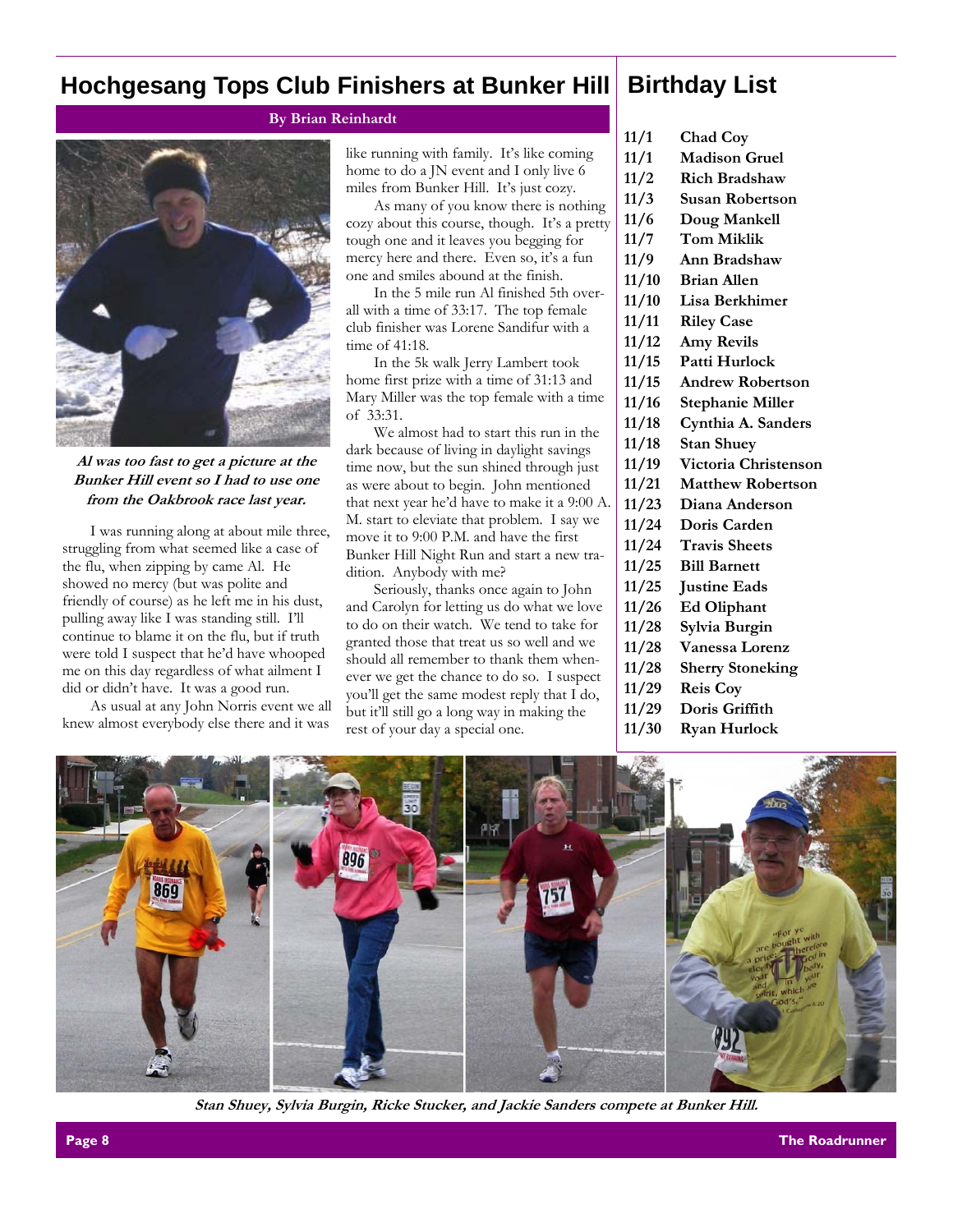# **2006 Points Standings**

**Races scored include the Groundhog 7, JN Amboy, Old Ben, The Ultimate Challenge, Race for the Cure, Peru Trail Run, JN Jackson Morrow, Trojan Trot, JN Greentown, Relay for Life, Race for Grace, Haynes Apperson, Ironhorse, Panther Prowl, JN Converse, Age-graded, Run for Shelter (runners), Blueberry Stomp (runners), BeeBumble, Symphony, cole Porter, JN Bunker Hill and any one marathon, one half-marathon, or one volunteer.** 

Jordan Lee 7-77

#### **Runners**

#### **Women**

#### 0-12

Brianna Jones 2-40 Kayla Reinagle 2-40 Zoe Irvin 1-10 Lauren Weber 1-10 Natalie Weber 1-10

#### 13-19

Amber Longwith 14-177 Sarah Bauson 6-107H Sarah Lee 9-107 Vanessa Lorenz 8-102 Megan Tetrault 7-97HV Laura Bauson 6-87H Annina Gruber 3-60 Katie Hollingsworth 3-55V Nicole Parry 3-45 Katie Christenson 1-20 Waverly Neer 1-20 Kylie White 1-20V Mindy Tetrault 1-10

#### 20-24

Michelle Tetrault 5-80V Grace Bauson 3-55 Stephanie Miller 2-40H Ashley Taflinger 1-20 Holly Hurlburt 1-15 Jennifer Mahn 1-12

#### 25-29

Kelly Wright 10-190MH Shannon Reinagle 11- 185MH Justine Eads 8-134 Karen Bush 6-97H Allison Irvin 6-92V Kim Coy 3-52MH

#### 30-34

Lisa Jones 11-200H Amy Piazza-Graves 5-100H Lisa Stucker 6-100H Robyn Pagington 1-20V

#### 35-39

Gina Sheets 12-200MHV Heather Weber 9-170H Jennifer Mayfield 9-129 Tami Moore 5-85H Teresa Long 4-70MH Nicole Peel 3-60MH Jerelyn Bradway 3-52H Carrie Gruel 1-10 Marti Sholty 1-10

Patti Reinhardt 18-315MHV Michelle Hollingsworth 15- 275H Sharon Miller 10-128H Tammy Cody 9-126M Kim Anderson 1-20M Evangeline Bletsis 1-20 45-49

Cassie Bauson 12-222MH Roxane Burrous 11-205MH Carla Yerkes 4-80H Sandy Knowland 5-72 Cheryl Marner 4-70MH Nancy Ward 3-55H Lorie Zandi 2-35H Ellen Nichols 1-20H Nancy Anderson 1-12

#### 50-54

40-44

Lorene Sandifur 22-420HV Robin Tetrault 14-212MV Robin Cole 11-153V Joyce Pennycoff 9-145HV Christine Williamson 8-127HV Marsha Daugherty 5-68V

#### 55-59 Rhenda Acton 6-120HV Karmen Glaspy 3-45H Kathy Barnett 3-40V Susan Coghill 2-35 Barb Wand 2-30V Anne Wiles 2-30 Shirley Wilson 2-30H Toni Rethlake 1-10

60-64 Doris Griffith 4-80MHV Trudy Pierce 3-45H Susan Gerhart 2-40H Sarah Kleinknight 2-40H Kathleen Leach 2-35H

#### **Men**

0-12 James Longwith 14-234 Josh Revils 8-140 Keith Bauson 3-55 Ben Bradshaw 2-40 Nicholas Webster 2-27 Quinn Reinhardt 1-20V Corey Moore 1-10

#### 13-19

Matthew Robertson 8-142 Sam Williamson Jr. 9-128H Mason McGovern 7-125

Bryan Phillips 3-60 Peter Bauson 3-50 Jesse Bauson 2-40H Tony Robinette 3-34 Brandon Sheline 3-34 Caleb Cole 3-30 Kaleb Hollingsworth 3-28V Jordan Brown 2-24 Carl Christenson 1-20 Andrew Swinehart 1-20H Brett Sanders 1-10 Levi Parks 1-5

20-24 Seth Daugherty 3-60 Nathan Havermale 3-47 Ryan Hurlock 2-40 Eric Newman 2-30 Josh Daugherty 1-15

25-29 Mark Eads 7-135 Matt Mince 3-52H Ryan Woolever 2-40H Matt Yarosz 2-40 Jason Rush 2-40H Greg Sullivan 1-20

30-34 William Irvin 14-265H David Reinagle 10-147H T.A. Weber 9-123H Keith Hill 8-114H Jeff Kuczera 6-105

#### 35-39 Ron Moore 13-250H Vern Graves 7-114H Michael Lake 6-100 Travis Sheets 4-65MH Mitch Reeves 3-50H Shawn Mayfield 2-32H Anthony Campbell 1-20H Mark Jones 1-12

40-44 Brian Reinhardt 15- 270MHV Michael Graham 18-221HV Kim Lee 12-174 Darin Hollingsworth 11- 158V Dan Lutes 7-130MH Dana Neer 7-130HV Mark Webster 6-86HV Mike Williams 4-59H Mike Jones 2-30H Rich Bradshaw 2-27 Gary Jewell 1-20V

Jack Lotzgeselle 1-20H

45-49 Byron Bundrent 13-250H Eric Mathew 16-248MH Al Hochgesang 15-239V Mark Rodgers 15-192H Ray Tetrault 13-182MV Ken Swinehart 6-84H Jerry Meiring 5-51 Bill Bauson 3-42H

#### 50-54

Mark Shorter 20-303HV Mike Deardorff 23-299MHV Earl Strong 16-278H Don Gifford 11-176H Greg Townsend 9-113V Chuck Masters 5-100H Russ Hovermale 7-98H Dave White 3-60MH John Sites 2-40HV Michael Campbell 3-35M Karl Stoneking 2-32H Dave Zandi 2-32H Rex Piercy 1-20M Mike Rethlake 1-10

55-59 Ricke Stucker 20-350HV Steve Wand 15-222H Charlie Skoog 12-200MV Tom Miklik 13-191MHV Steve Kilcline 5-76H Fred Chew 4-52H John Wiles 3-50HV Joe Rangel 2-40 Phil Leininger 3-30

60-64 David Hughes 11-182M Sam Williamson Sr. 10-177H Doug Mankell 10-162V Jim Burrous 9-152MH Bill Barnett 7-120MHV Dale Sullivan 4-59

#### 65-69 Stan Shuey 14-270 John Norris 5-90HV Charles Johnson 3-45 Ernie Strawn 1-20 Jerry Leach 1-15

### 70+

Robert Cupp 13-237 Bill Heck 3-60V Milt Brown 4-52 Riley Case 1-15

### **Walkers Women**

49- Mary Miller 19-360HV Amanda Pena 14-210V Debbie Riffe 16-187V Emily Allen 11-120 Jane Inman 10-119H Raye Jean Swinehart 9- 113H Cara Lee 5-49

Geana Moore 3-29 Carol Savage 2-29H Karen Jewell 1-20V Nancy White 1-20V Teena Van Meter 2-16 Becky Christenson 1-10 Doris Carden 1-9 Susan Robertson 1-7

### 50+

Sylvia Burgin 17-302 Pat Robertson 15-200HV Cynthia Sanders 14-165V Judy Smith 11-140 Diane Gifford 6-105 Helen Brown 2-30 Kathy Allen 2-22 Sherry Stoneking 1-20H Jill Parry 1-15 Edwina Foust 1-12 Julia Green 1-10 Barb Hobbs 1-10

### **Men**

49- Keith McAndrews 16- 295MH Brian Allen 14-201 Steve Inman 10-175H Nicholas Allen 8-100 Bruce Savage 2-30H Ray Bradway 1-15

### 50+

Jerry Lambert 19-360HV Tim Taflinger 19-265H Rick Spencer 11-171HV Jackie Sanders 17-165V Robin Michael 11-130MH Toney Lorenz 8-98H Rocky Smith 7-64 Melvin Hobbs III 2-30H John Robertson 2-20 John McGinty 2-19 Walter Brown 1-10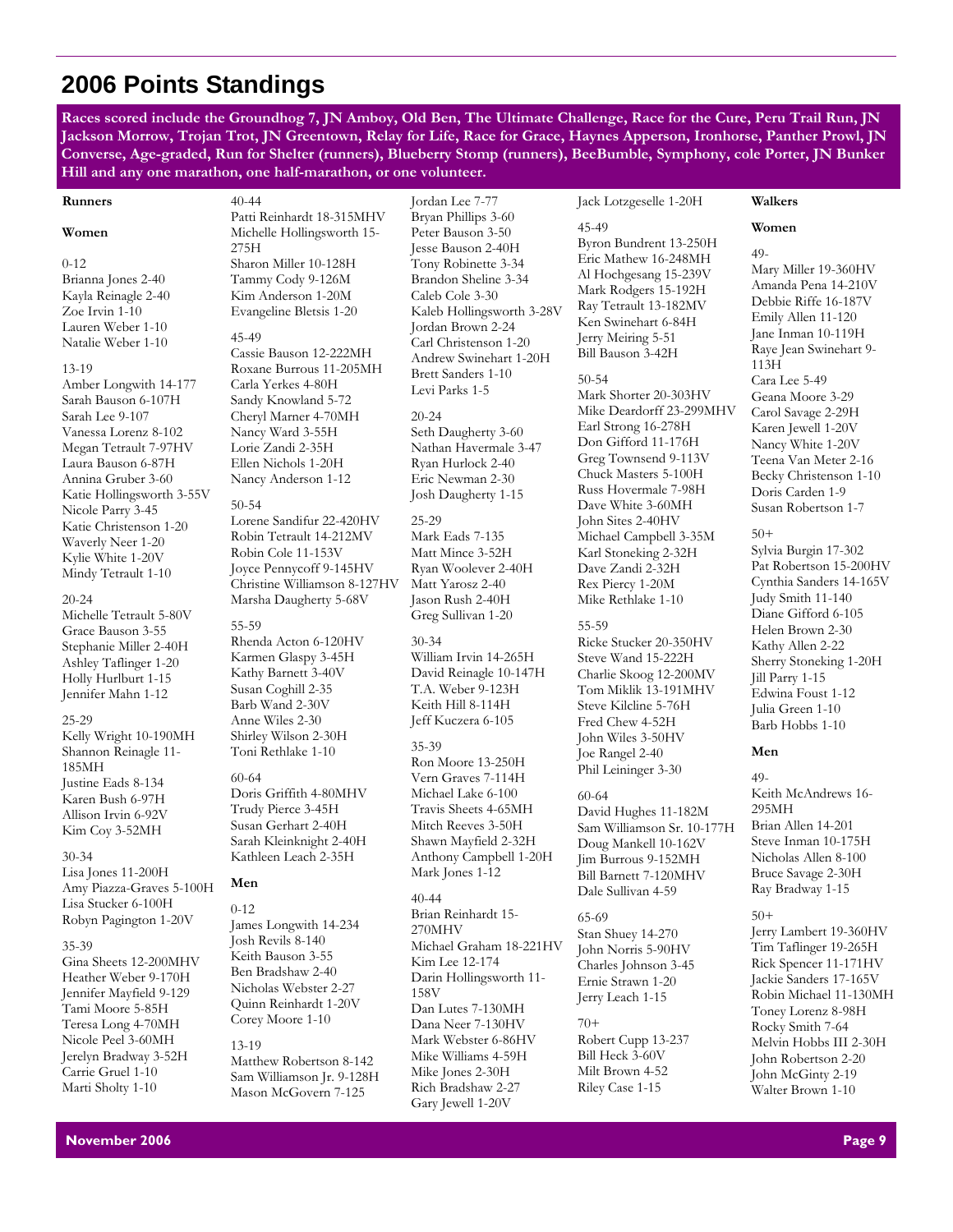# **Race Results**

12th Annual Kokomo Symphony 5K Run/Walk Sept 30, 2006 Highland Park Kokomo, IN

5K Run 1. Ron Moore 20:57 2. Earl Strong 21:37 3. Christan Bahler 21:53 1st woman 4. Mark Shorter 22:25 5. Katie Christenson 23:05 6. Gregory Townsend 23:10 7. James Longwith 23:17 8. Mike Deardorff 23:25 9. Roxane Burrous 23:30 10. Lorene Sandifur 23:40 11. Carl Christenson 23:48 14. Steve Wand 24:17 15. Shannon Reinagle 24:19 16. Michael Lake 24:20 17. David Hughes 24:25 18. David Reinagle 24:40 19. Mark Rodgers 24:54 20. Mark Eads 25:10 21. Patti Reinhardt 25:12 22. Jerry Meiring 25:19 23. Vern Graves 25:22 24. Peter Bauson 25:36 25. Tom Miklk 25:50 26. Amy Piazza 25:50 27. Cassie Bauson 26:11 28. Ken Swinehart 26:13 29. Justine Eads 28:03 30. Kathleen Bagwell 28:12 31. Robin Tetrault 28:24 32. Kayla Reinagle 28:34 33. Jennifer Mayfield 28:58 34. Jim Burrous 29:23 35. Lisa Jones 29:24 38. Robin Cole 32:35 39. Robert Cupp 32:35 41. Mark Webster 33:05 42. Nicholas Webster 33:11 42 Finishers

5K Walk 1. Jerry Lambert 31:36 2. Rick Spencer 32:57 3. Mary Miller 34:09 1st Female 4. Tim Taflinger 35:01 5. Steve Inman 35:50 6. Amanda Pena 36:11 9. Debbie Riffe 41:28 10. Becky Christenson 41:38 11. Raye Jean Swinehart 41:39 12. Jane Inman 41:40 13. Sylvia Burgin 42:30 17. Pat Robertson 47:23 18. Jackie Sanders 48:55 18 Finishers

Cole Porter Classic Saturday, October 7, 2006 Peru, In

#### 15k Run

1. Charlie Fox 50:56 3. Heather Weber 59:03 4. William Irvin 59:04 5. Brian Reinhardt 1:01:08 9. Eric Mathew 1:05:56 11. Kelly Wright 1:07:34 12. Donald Gifford 1:11:21 16. Ricke Stucker 1:12:20 17. Gregory Townsend 1:12:51 20. Roxane Burrous 1:13:19 24. Lorie Zandi 1:16:39 25. David Zandi 1:17:14 27. Ernie Strawn 1:17:16 29. Mark Rodgers 1:17:31 32. Mike Deardorff 1:18:15 34. Ray Tetrault 1:18:53 35. Lorene Sandifur 1:20:18 37. Patti Reinhardt 1:20:54 40. T.A. Weber 1:24:15 42. Karen Bush 1:27:45 44. Steve Kilcline 1:34:51 45. Sandy Knowland 1:35:23 46. Joyce Pennycoff 1:36:39 50 Finishers

#### 5k Run

1. Andrew Doub 18:03 2. Byron Bundrent 18:37 4. Al Hochgesang 19:32 6. Ron Moore 20:50 8. Earl Strong 21:50 9. Michelle Hollingsworth 21:53 10. Mark Shorter 22:13 15. James Longwith 24:00 17. Michael Lake 24:17 18. Steve Wand 24:50 24. Gina Sheets 26:14 27. Sarah Lee 26:32 31. Jennifer Mayfield 27:51 38. Amber Longwith 29:09 40. Doug Mankell 30:15 42. Jim Burrous 30:29 43. Allison Irvin 30:41 47. Robert Cupp 31:28 50. Robin Cole 32:26 60. Lisa Jones 47:48 82 Finishers

#### 5k Walk

1. Jerry Lambert 30:50 2. Rick Spencer 31:59 3. Keith McAndrews 32:53 4. Mary Miller 33:05 5. Tim Taflinger 33:28 6. Stephen Inman 34:17 7. John Robertson 34:52 8. Amanda Pena 35:44 9. Diane Gifford 35:58

17. Brian Allen 39:55 18. Debbie Riffe 40:28 19. Jane Inman 40:30 22. Rocky Smith 40:47 24. Cara Lee 40:57 25. Sylvia Burgin 41:00 30. Judy Smith 43:47 33. Emily Allen 44:27 34. Kathy Allen 44:28 38. Pat Robertson 47:11 39. Susan Robertson 47:33 40. Jackie Sanders 48:11 41 Finishers Norris Insurance 5 Mile Run and 5k Walk October 21, 2006 Bunker Hill, IN 1. Lance Colson 31:16 5. Al Hochgesang 33:17 6. Brian Reinhardt 33:32 8. Jesse Bauson 34:48 11. Ron Moore 35:17 14. Earl Strong 37:19 15. Mark Shorter 37:27 16. Ricke Stucker 37:51 17. Greg Townsend 38:36 19. Brittany Cunningham 39:40 1st Female 20. Ray Tetrault 39:53 21. Mike Deardorff 39:55 22. Charlie Skoog 41:11 23. Lorene Sandifur 41:18 25. Jerry Meiring 41:46 26. Michael Lake 41:47 27. Kim Lee 42:36 29. Michael Graham 43:00 30. Sam Williamson, Sr 43:03 31. David Hughes 43:12 32. Stan Shuey 44:22 34. Patti Reinhardt 44:52 35. Peter Bauson 46:48 36. Cassie Bauson 47:16 37. Ken Swinehart 47:21 38. Robin Tetrault 47:44 39. Bill Bauson 48:22 41. Keith Bauson 1:00:37

13. Robin Michael 38:46 16. Nicholas Allen 39:53

#### 5k Walk

41 Finishers

1. Jerry Lambert 31:13 2. Keith McAndrews 32:58 3 Mary Miller 33:31 1st Female 4. Rick Spencer 34:12 5. Tim Taflinger 34:23 6. John Robertson 34:37 7. Steve Inman 35:14 8. Amanda Pena 35:35 9. Brian Allen 39:03

10. Debbie Riffe 41:15 11. Sylvia Burgin 42:19 13. Raye Jean Swinehart 42:35 14. Jane Inman 42:35 15. Judy Smith43:10 17. Nicholas Allen 44:56 18. Emily Allen 44:57 23. Jack Sanders 48:46 24. Cynthia Sanders 48:59 27 Finishers

# **Other Race Results**

Louisville Marathon and Half-Marathon October 21, 2006 Louisville, KY Marathon 1. Robert Adams 2:44:36 1w. Joanne Fenninger 3:31:04 38. Roxane Burrous 4:38:16 280 Finishers Half Marathon 1. Joe Buechler 1:17:36 1w. Jill Bickel 1:26:16 134. Joyce Pennycoff 419 finishers

Chicago Marathon October 22, 2006 Chicago, IL 1. Robert Cheruiyot 2:07:35 1w. Berhane Adere 2:20:42 9561. Nicole Peel 3:53:36 14649. Bill Barnett 4:12:36 19746. Teresa Long 4:32:18 22028. Kim Coy 4:41:50 25934. Dave White 4:59:19 33629 Finishers

Pleasant Run Run 5-Mile Run/ Walk October 28, 2006 Irvington, IN Run 1. Aziz Atmani in 25:08 1w. Katie Ellgass in 31:29 8. Byron Bundrent s 31:02 138. Stan Shuey 44:15 312 Finishers Walk 1. Greg Callahan in 49:56 1w. Beth Strickland in 53:37 15. Robin Michael 1:04:48 45 Finishers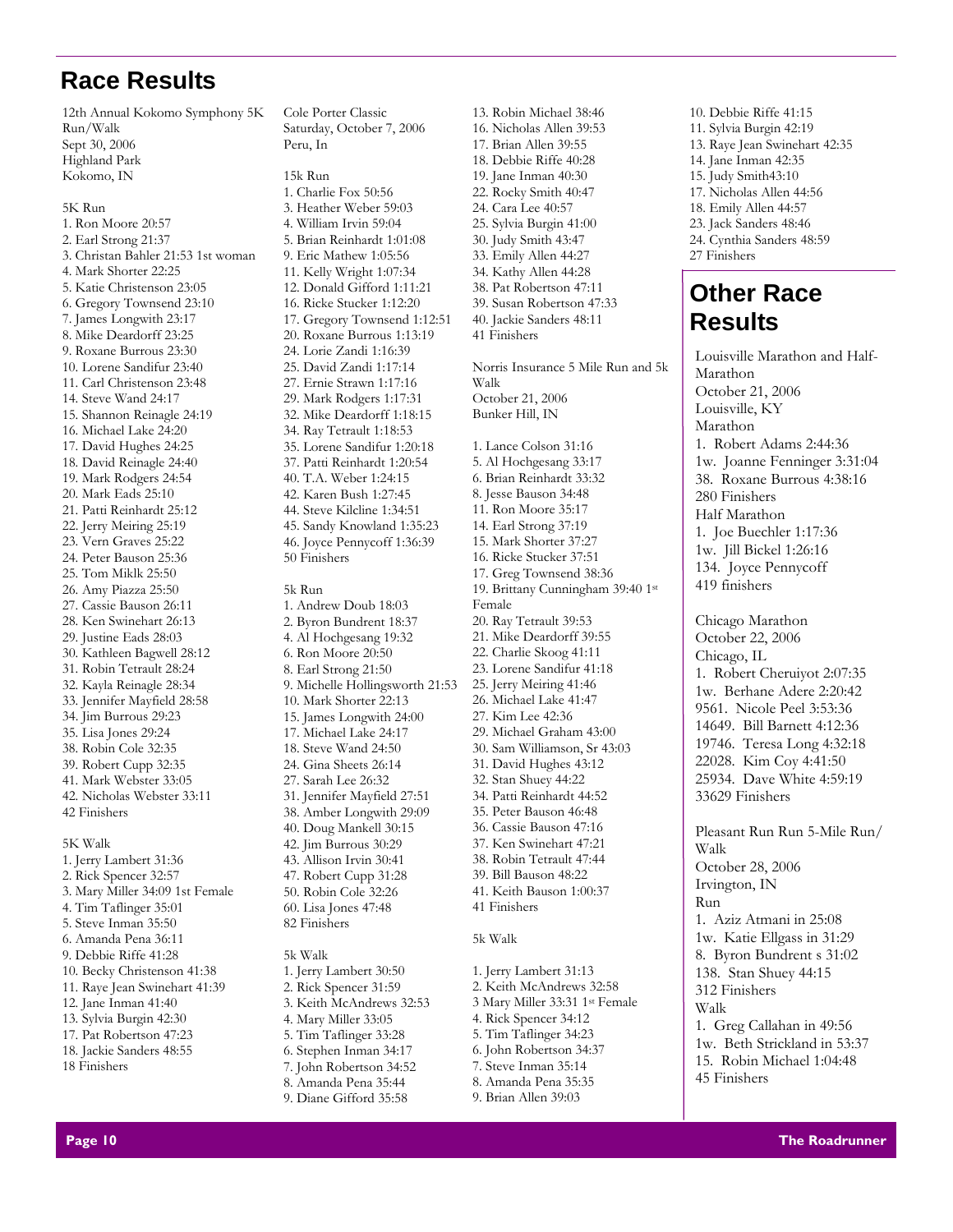# **2006 Race Calendar**

November 5 Run the Mounds 5m Run/Walk Time: 2 PM Location: Anderson, IN

November 12 CKRR 4 Mile Run/ 5K Walk Time: 2 PM Location: McKinley School

# **2007 Race Calendar**

March 10 Norris Insurance 5K Run/Walk Time: 9 AM Location: Amboy, IN

March 24 Old Ben 5K Run/Walk Time: 9 AM Location: Highland Park

March 31 CK Ultimate 10m run or 5m Run/Walk Time: 9 AM Location: Logansport, IN

April 21 Race for the Cure 5K Run/Walk Time: 9 AM Location: Indianapolis, IN 10 points for each finisher

May 12 CKRR 5K Trail Run/ Walk Time: 8 AM Location: Peru River Walk

May 19 Time: 8 AM Location: Jackson Morrow Park

June 2 Helping Hands 5KRun/ Walk Time: 8 AM Location: Sharpsville, IN

# **Other Races**

November 4 Outback Scramble 5-Mile XC Run 9:34 A.M. Eagles Crest, Indianapolis IN (317)733-3300

Walk Time: 8 AM Location: Greentown, IN June 15-16

Norris Insurance 5 Mile Run/ 5K

November 23

December 3

finisher)

Location: Highland Park

points) Time: 8 AM

CKRR Thanksgiving Day Fun Run (non

CKRR Charity Run 5K 2PM (20 pts each

Relay for Life Location: Kokomo High School

June 23 Race for Grace 5K Run Time: 8 AM Location: Logansport, IN

June 9

June 30 Haynes-Apperson 4 Mile Run/3 Mile Walk Time: 8 AM Location: Memorial Gym, Kokomo

July 14 Iron Horse 4 Mile Run/ 3 Mile Walk Time: 8 AM Location: Logansport, IN

July 21 Norris Insurance 4M Run/ 3M Walk Panther Prowl 4 Mile Run/5k Walk Time: 8 AM Location: Western H.S., Russiaville August 4 Norris Insurance 5K Run/ Walk Time: 8 AM

Location: Converse, IN

August 11 CKRR Age-Graded 4 Mile Run & 5K Walk Time: 8 AM Location: Highland Park

Sept 16 Club Kokomo 5 Mile Run/5k Walk Time: 2 PM Location: Nickel Plate Trail, Peru (Non Points)

September 22 BeeBumble 5k-10k Run/5k Walk Time: 8 AM Location: Burnetsville, IN

September 29 Kokomo Symphony 5K Run/Walk Time: 9 AM Location: Highland Park

October 6 Cole Porter 5k-15K Run/5k Walk Time: 8:30 AM Location: Peru, IN

October 20 Norris Insurance 5 Mile Run/ 5K Walk Time: 9 AM Location: Bunker Hill, IN

Time: 2 PM Location: UAW Local 292

December 31 CKRR New Years Eve 5k Run/Walk Time: 2 PM Location: UAW Local 292

> November 4 Run the Mounds 5m Run/Walk Time: 2 PM Location: Anderson, IN

November 10 CKRR 4 Mile Run/ 5K Walk Time: 9 AM Location: McKinley School

November 22 CKRR Thanksgiving Day Fun Run Time: 8 AM Location: Highland Park (Non Points)

December 2 CKRR Charity Run 5K Time: 2 PM Location: UAW Local 292 (20 pts each finisher)

December 31 New Years Eve 5k Run/Walk Time: 2 PM Location: UAW Local 292

All race dates and times and distances are subject to change. This schedule is based on past dates. Several have been confirmed. Please refer to the monthly newsletter each month for correct dates and times.

November 11 Forest Park Step N Stride 10k/5k 9:00 A.M. White River Elementary Noblesville IN (317)733-3300

November 18 Easter Seals Turkey Chase 7k Run/2.5 Mile Walk 12:30 P.M. Centerville HS, Centerville IN Pat Bowers (765) 855-2482

December 2 Tecumseh Trail Marathon 9:15 A.M. (Bus Boarding) Yellowwood State Forest Bloomington IN Brian Holzhausen (317) 308-6449